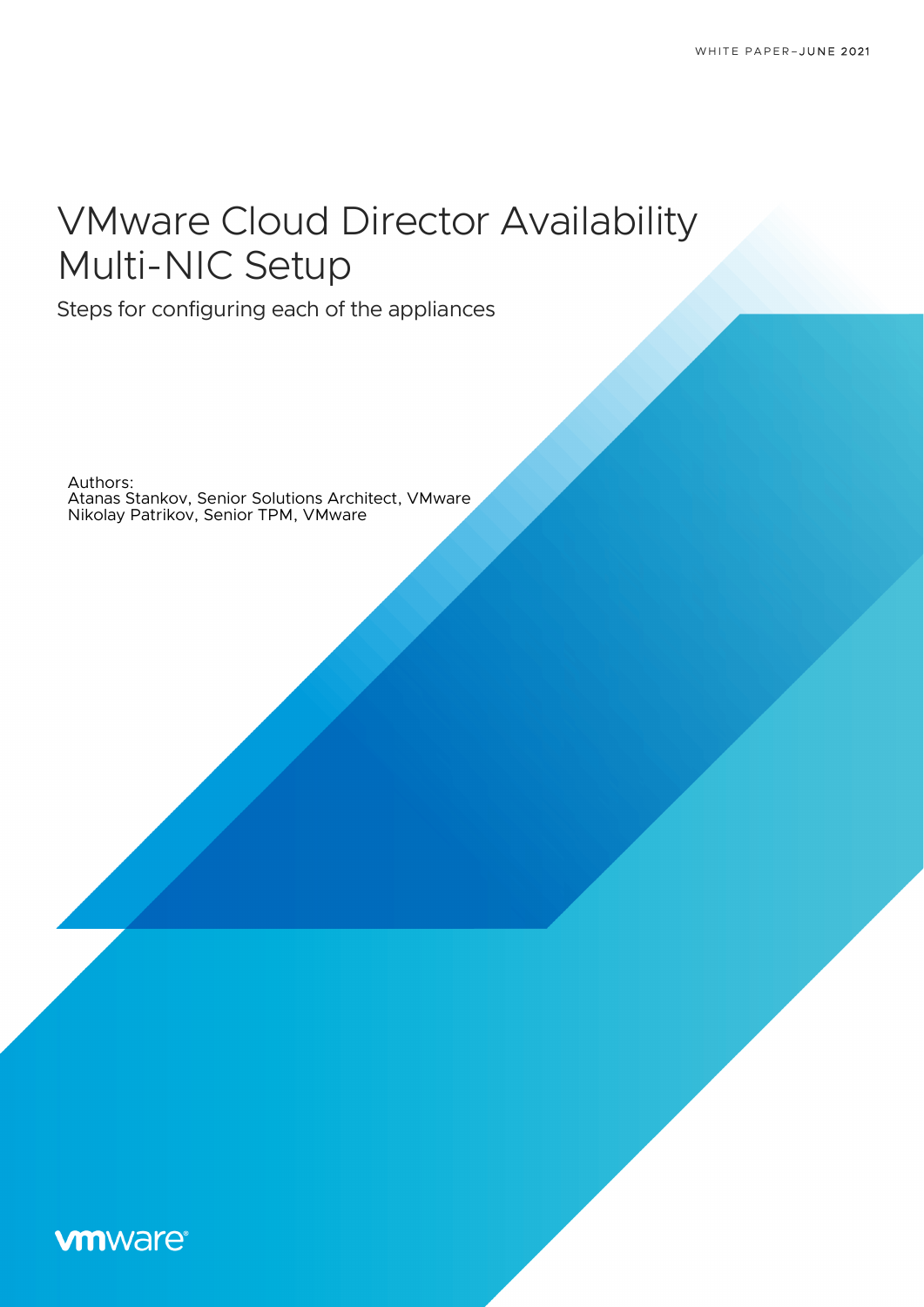# Table of contents

| <b>Cloud Replication Manager</b> |  |
|----------------------------------|--|
| Cloud Replicator(s)              |  |
|                                  |  |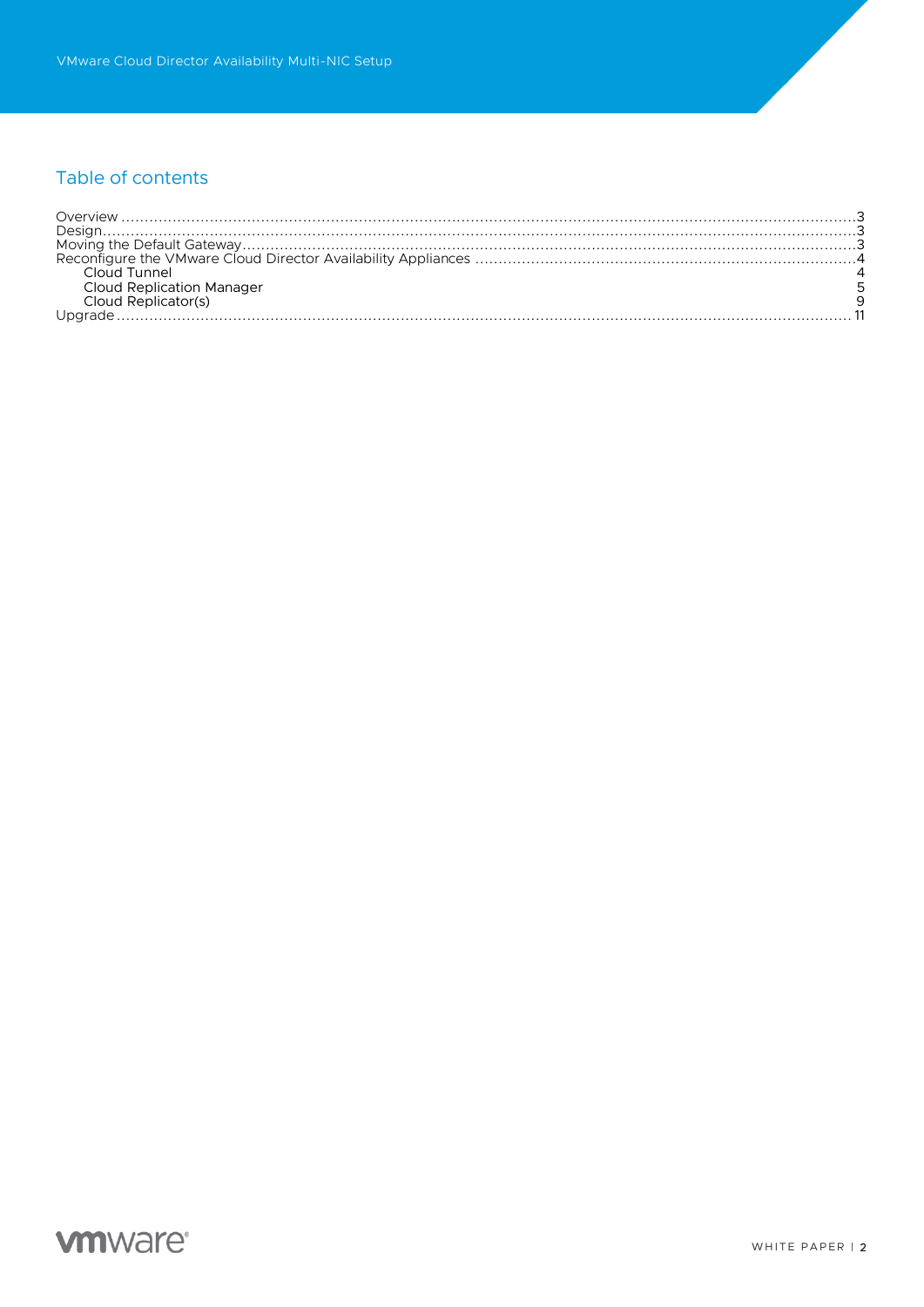# Overview

Placing the VMware Cloud Director Availability appliances in different networks is something common for Service Providers. This leads to the need to use multiple network interfaces to support that scenario and guarantee the product will continue operating as per design.

There are a few main reasons that lead to this design:

- Bypass a router
- Port forwarding is not possible
- Inability to route the replication traffic
- Separation of the incoming replications to different isolated networks

# **Design**

You need to take two considerations before the implementation of VMware Cloud Director Availability appliances that will have multiple NICs:

- Which interface will be used for the communication with the rest of the VMware Cloud Director Availability appliances?
- How will the routing be organized to which interface the default gateway will be configured and what static routes will be required?

The General recommendation (GR01) is to deploy the appliances with the interfaces that will be used for communicating with each other. When following this recommendation, the VMware Cloud Director Availability services will discover and set to use the first NIC (ens160) and its first IP address. The only additional change that might be required is to move the default gateway to a different NIC and configure one or more static routes on ens160.



*Figure 1 - Example network diagram*

#### Moving the Default Gateway

To perform the necessary steps, you have to connect to the appliance. The recommended way is to use DCUI because the configuration changes might lead to losing network connectivity.

- 1. First, you need to unconfigure ens160. Example command: */opt/vmware/h4/bin/net.py unconfigure-nic ens160*
- 2. Then configure only the IP address of ens160 without setting a default gateway on it. Example command: */opt/vmware/h4/bin/net.py configure-nic --static -a 192.168.10.10/24 ens160*
- 3. Configure the static route(s) for ens160. Example command:

*/opt/vmware/h4/bin/net.py add-route ens160 destination\_subnet gateway metric*

Note: You can use this command multiple times for setting more than one static route.

# **vm**ware<sup>®</sup>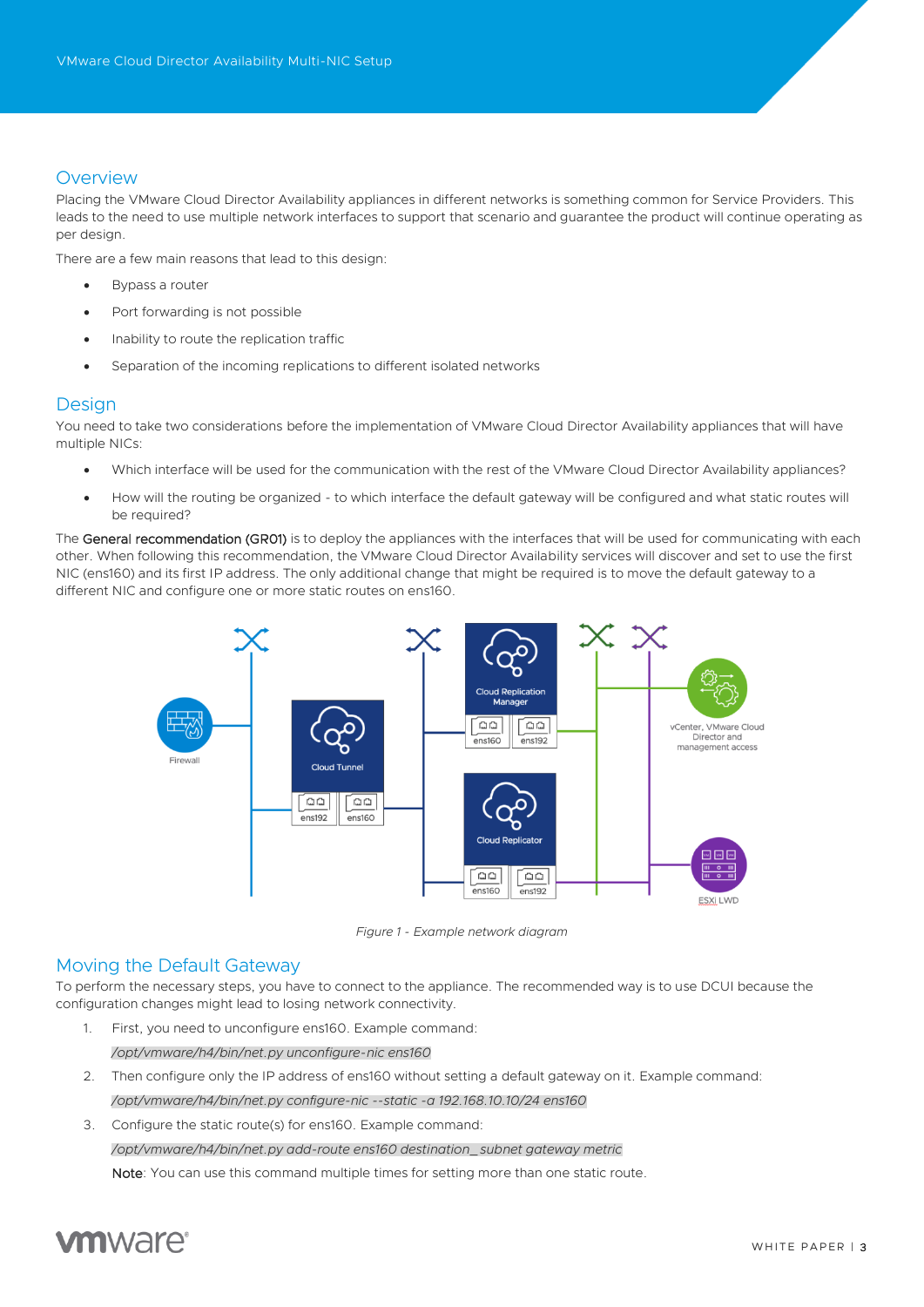4. (Optional) Configure the name servers. Example command:

*/opt/vmware/h4/bin/net.py configure-dns --servers ns01\_ip ns02\_ip --search-domain domain1 domain2*

Once you finish the configuration and the appliance is accessible over the network, you can connect through SSH or use the UI.

# Reconfigure the VMware Cloud Director Availability Appliances

For cases where GR01 is not followed, some actions need to be taken so the VMware Cloud Director Availability appliances can use the IP address set to an interface different from ens160.

### Cloud Tunnel

It is essential to know that only one of the Cloud Tunnel interfaces can be used for communication with the rest of the VMware Cloud Director Availability appliances in the local site. For pairing purposes all the interfaces of the tunnel appliance can be used.

To reconfigure the Cloud Tunnel, you need to:

- 1. Set IP addresses to all interfaces and configure the static routes.
- 2. Log in as root through SSH to the Tunnel appliance.
- 3. Authenticate as root to the Tunnel service via CLI. Example command: *h4 -k tunloginroot 'r00t\_Password'*
- 4. Check the current service configuration. Example command: *h4 -k tunendpoints*

Expected output:

| "configured": {                                        |
|--------------------------------------------------------|
| "mgmtAddress": "192.168.1.2",                          |
| "mgmtPort": 8047.                                      |
| "mgmtPublicAddress": "192.168.1.2",                    |
| "mgmtPublicPort": 8047.                                |
| "tunnelAddress": "192.168.1.2",                        |
| "tunnelPort": 8048,                                    |
| "tunnelPublicAddress": "vcav01.ber.cloudprovider.pub", |
| "tunnelPublicPort": 443                                |
| },                                                     |
| "effective": {                                         |
| "mgmtAddress": "192.168.1.2",                          |
| "mgmtPort": 8047,                                      |
| "mgmtPublicAddress": "192.168.1.2",                    |
| "mgmtPublicPort": 8047,                                |
| "tunnelAddress": "192.168.1.2",                        |
| "tunnelPort": 8048.                                    |
| "tunnelPublicAddress": "vcav01.ber.cloudprovider.pub", |
| "tunnelPublicPort": 443                                |
| ₹                                                      |
|                                                        |

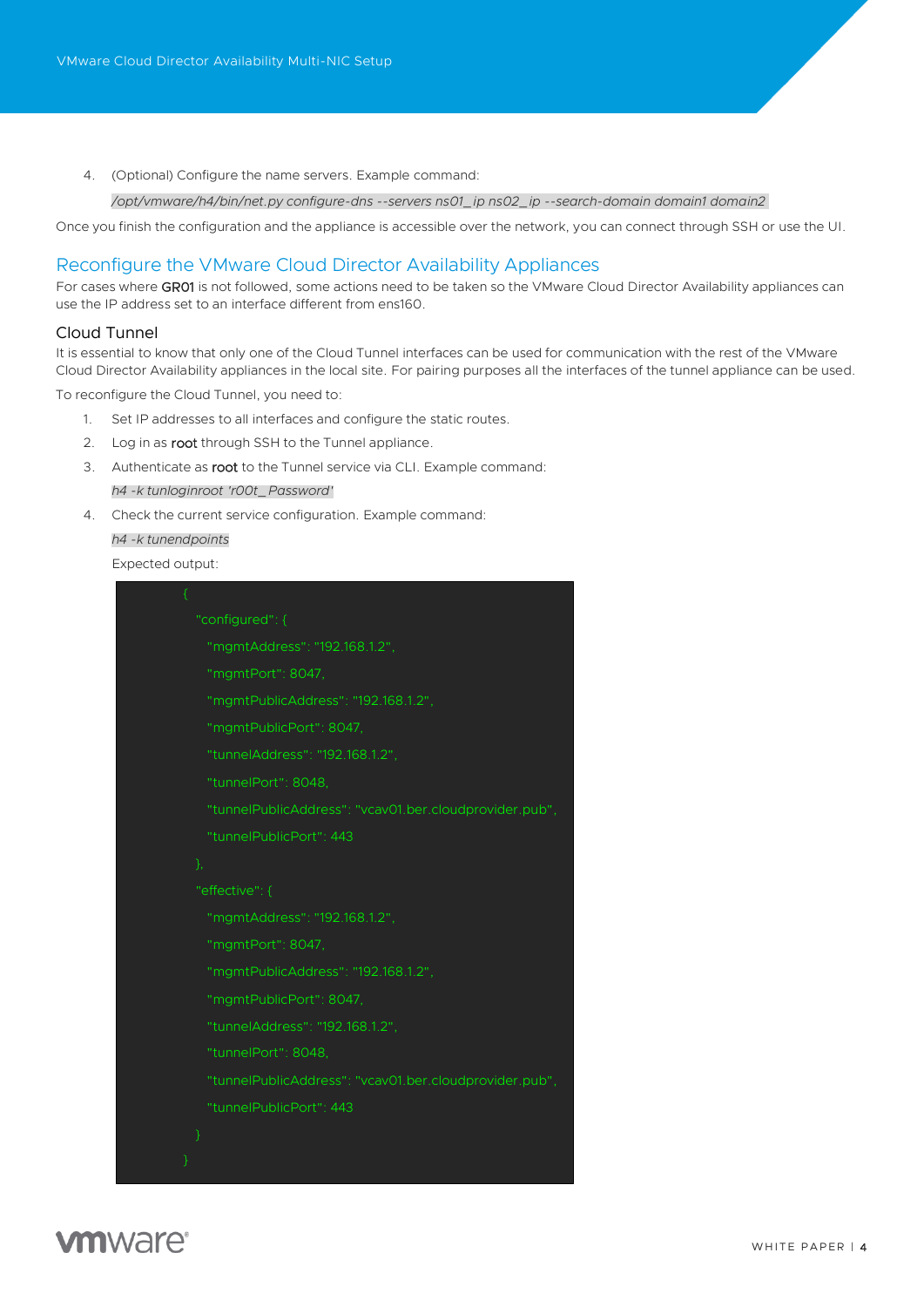The important parameter is tunnelAddress. The value of this parameter will be used to configure the other local VMware Cloud Director Availability appliances – Cloud Replication Manager and Cloud Replicator(s) - when they are prepared to communicate with the tunnel. This parameter can be set to a specific IP address or null. Setting it to null will lead to the service discovering the first IP address in the system and use it. In this example, the ens160 IP address is 192.168.1.2, and the ens192 IP address is 172.18.24.4.

5. Next, we need to configure the Tunnel service to use the IP address of ens192. Example command:

*h4 -k tunsetendpoints "192.168.1.2" "8047" "192.168.1.2" "8047" "172.18.24.4" "8048" "vcav01.ber.cloudprovider.pub" "443"*

Expected output:

| €                                                      |
|--------------------------------------------------------|
| "configured": {                                        |
| "mgmtAddress": "192.168.1.2",                          |
| "mgmtPort": 8047,                                      |
| "mgmtPublicAddress": "192.168.1.2",                    |
| "mgmtPublicPort": 8047,                                |
| "tunnelAddress": "172.18.24.4",                        |
| "tunnelPort": 8048.                                    |
| "tunnelPublicAddress": "vcav01.ber.cloudprovider.pub", |
| "tunnelPublicPort": 443                                |
| },                                                     |
| "effective": {                                         |
| "mgmtAddress": "192.168.1.2",                          |
| "mgmtPort": 8047,                                      |
| "mgmtPublicAddress": "192.168.1.2",                    |
| "mgmtPublicPort": 8047,                                |
| "tunnelAddress": "172.18.24.4",                        |
| "tunnelPort": 8048,                                    |
| "tunnelPublicAddress": "vcav01.ber.cloudprovider.pub", |
| "tunnelPublicPort": 443                                |
| P                                                      |
|                                                        |

Note: Make sure the parameters are provided in the correct order.

With this, the Cloud Tunnel is properly configured to use a non-default IP address.

Once the tunnelAddress has its new value, please navigate to the VMware Cloud Director Availability Portal (*[https://manager\\_appliance\\_IP\\_address/ui/admin](https://manager_appliance_ip_address/ui/admin)*) and re-enable the tunneling to propagate the change to all local components – Cloud Replication Manager and Cloud Replicator(s).

#### Cloud Replication Manager

The Cloud Replication Manager runs two services (Cloud service and Manager service) that require reconfiguration as both need to use the same interface to communicate with the rest of the appliances. For communication with the VMware Cloud Director cells and vCenters, the services can use any interface.

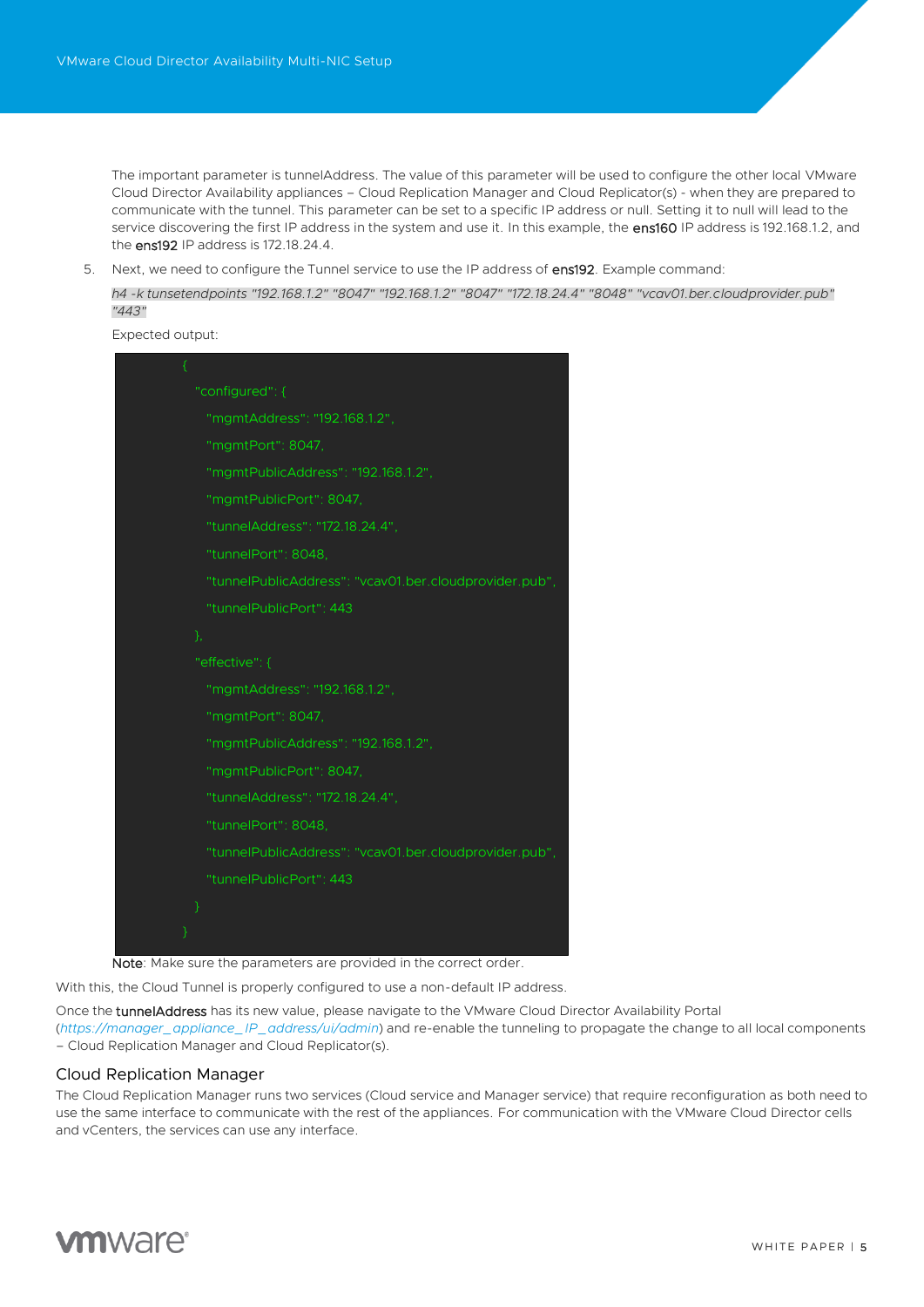#### Cloud service

- 1. Set IP addresses to all interfaces and configure the static routes.
- 2. Log in as root through SSH to the Cloud Replication Manager appliance.
- 3. Authenticate as root to the Cloud service via CLI. Example command: *c4 loginroot 'r00t\_Password'*
- 4. Check the current service configuration. Example command: *c4 endpoints*

Expected output:

| "configured": {                                                           |
|---------------------------------------------------------------------------|
| "mgmtAddress": null,                                                      |
| "mgmtPort": 8046,                                                         |
| "mgmtPublicAddress": "tn-e2eecba4-8381-4799-a39a-Oec4eca105bb.tnexus.io", |
| "mgmtPublicPort": 8048,                                                   |
| "apiAddress": null,                                                       |
| "apiPort": 8443,                                                          |
| "apiPublicAddress": "vcav01.ber.cloudprovider.pub",                       |
| "apiPublicPort": 443                                                      |
| },                                                                        |
| "effective": {                                                            |
| "mgmtAddress": "192.168.2.81",                                            |
| "mgmtPort": 8046,                                                         |
| "mgmtPublicAddress": "tn-e2eecba4-8381-4799-a39a-Oec4eca105bb.tnexus.io", |
| "mgmtPublicPort": 8048,                                                   |
| "apiAddress": "vcavm1.ber.cloudprovider.local",                           |
| "apiPort": 8443.                                                          |
| "apiPublicAddress": "vcav01.ber.cloudprovider.pub",                       |
| "apiPublicPort": 443                                                      |
|                                                                           |
|                                                                           |
|                                                                           |

Note: Because the Cloud Replication Manager appliance is already prepared for tunneling, the mgmtPublicAddress parameter has this value tn-<<uuid>>.tnexus.io. It should NOT be changed in the next step but should be used as it is.

The parameter that has to be changed is mgmtAddress. In the Configured section it is set to null which means the service will try to discover an interface with a successfully configured IP address and bind itself to this address.

In this example, the ens160 IP address is 192.168.2.81, and the service currently uses this interface. The IP address of the ens192 interface is 172.17.31.81.

5. We will configure mgmtAddress to use ens192 with IP address 172.17.31.81. Example command:

c4 -k setendpoints "172.17.31.81" "8046" "tn-e2eecba4-8381-4799-a39a-0ec4eca105bb.tnexus.io" "8048" "vcavm1.ber.cloudprovider.local" "8443" "vcav01.ber.cloudprovider.pub" "443"

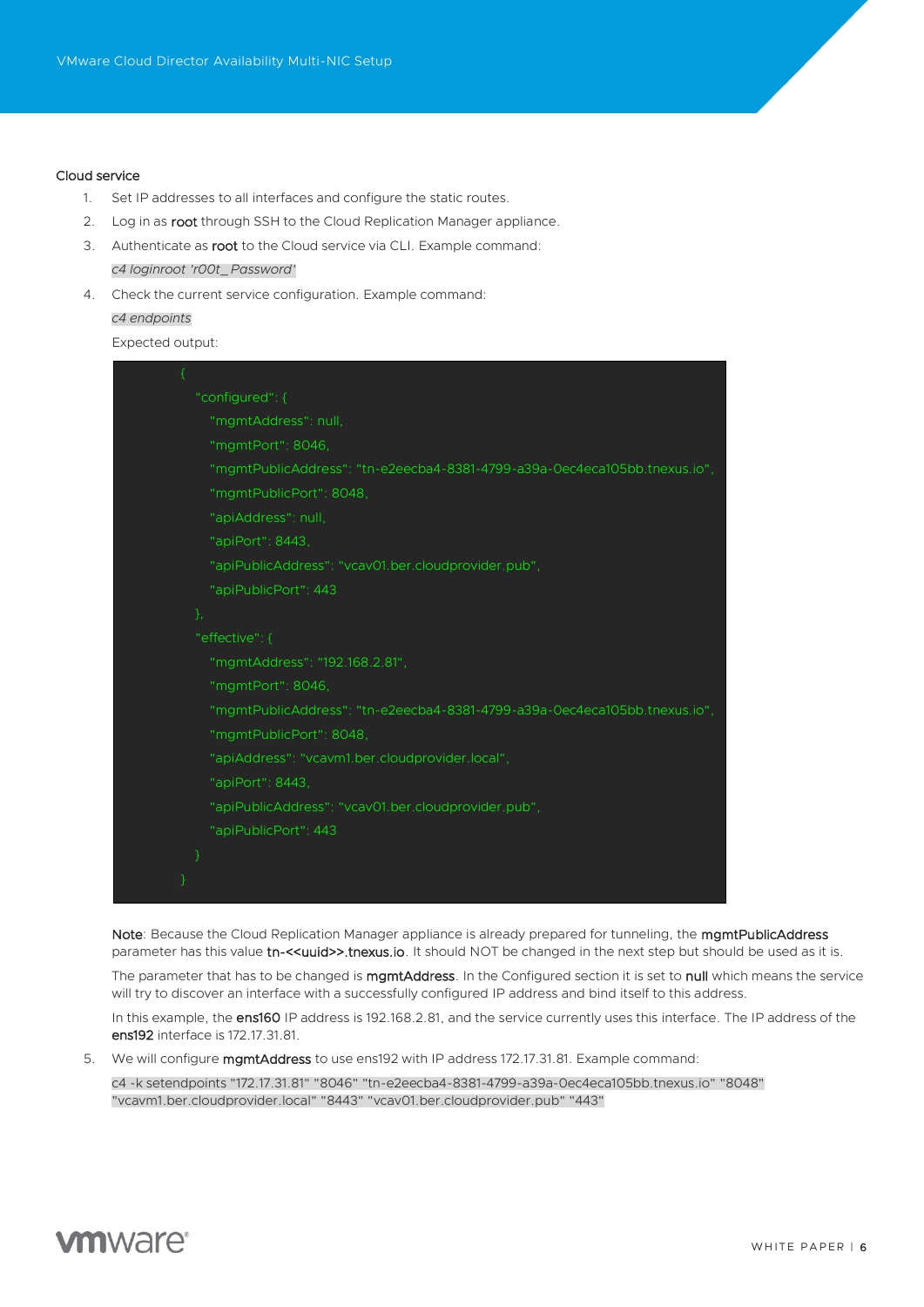#### Expected output:

| "configured": {                                                           |
|---------------------------------------------------------------------------|
| "mgmtAddress": "172.17.31.81",                                            |
| "mgmtPort": 8046,                                                         |
| "mgmtPublicAddress": "tn-e2eecba4-8381-4799-a39a-0ec4eca105bb.tnexus.io", |
| "mgmtPublicPort": 8048,                                                   |
| "apiAddress": "vcavm1.ber.cloudprovider.local",                           |
| "apiPort": 8443.                                                          |
| "apiPublicAddress": "vcav01.ber.cloudprovider.pub",                       |
| "apiPublicPort": 443                                                      |
| },                                                                        |
| "effective": {                                                            |
| "mgmtAddress": "172.17.31.81",                                            |
| "mgmtPort": 8046,                                                         |
| "mgmtPublicAddress": "tn-e2eecba4-8381-4799-a39a-0ec4eca105bb.tnexus.io", |
| "mgmtPublicPort": 8048,                                                   |
| "apiAddress": "vcavm1.ber.cloudprovider.local",                           |
| "apiPort": 8443,                                                          |
| "apiPublicAddress": "vcav01.ber.cloudprovider.pub",                       |
| "apiPublicPort": 443                                                      |
|                                                                           |
|                                                                           |
|                                                                           |

6. Restart the Cloud service. Example command:

#### *systemctl restart manager*

Note: This operation won't break any of the running replication tasks but will only reload the Cloud Replicator configuration and ensure all paired on-premises and remote cloud appliances receive the correct information for the replicator configuration in the local site.

Once you perform these steps, the Cloud service is configured, and you can proceed to the steps for the Manager service.

#### Manager service

- 1. Log in as root through SSH to the Cloud Replication Manager appliance.
- 2. Authenticate as root to the Manager service via CLI. Example command:

*h4 loginroot 'r00t\_Password'*

3. Check the current service configuration. Example command: *h4 endpoints*

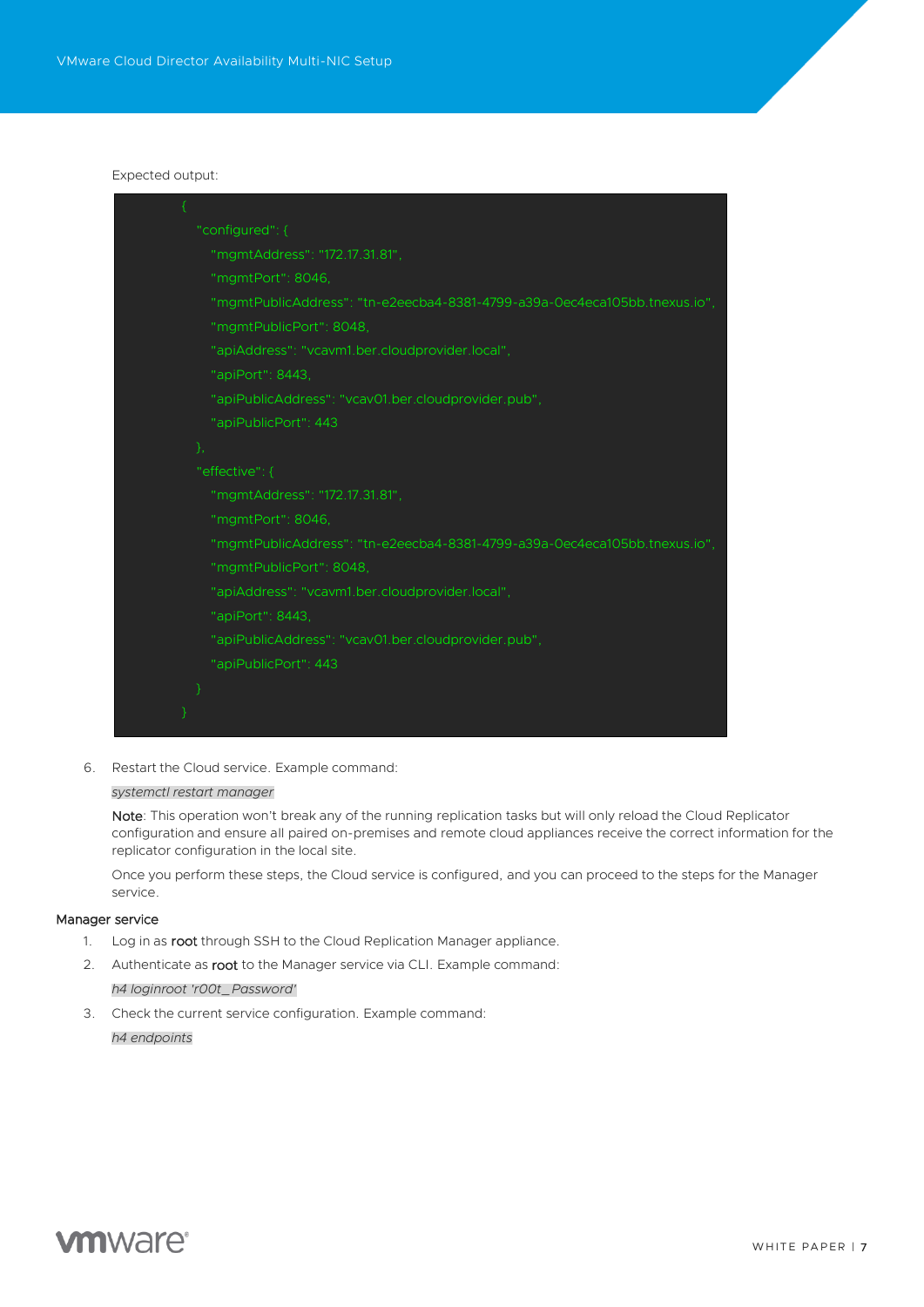#### Expected output:



Note: The mgmtAddress has null value. This is the parameter that will be changed in the next step.

4. Change the **mgmtAddress**. Example command:

*h4 setendpoints "172.17.31.81" "8044" "tn-853bd005-b905-4da1-bb75-e17996efb5df.tnexus.io" "8048"* Expected output:

![](_page_7_Picture_6.jpeg)

With this, the configuration of the Replication Manager is completed.

To restore the regular operation of VMware Cloud Director Availability, you will need to:

- Re-register all the Cloud Replicators via the Manager service UI (*[https://manager\\_appliance\\_IP\\_address:8441](https://manager_appliance_ip_address:8441/)*)
- Enable tunneling via the VMware Cloud Director Availability Portal (*[https://manager\\_appliance\\_IP\\_address/ui/admin](https://manager_appliance_ip_address/ui/admin)*)

![](_page_7_Picture_11.jpeg)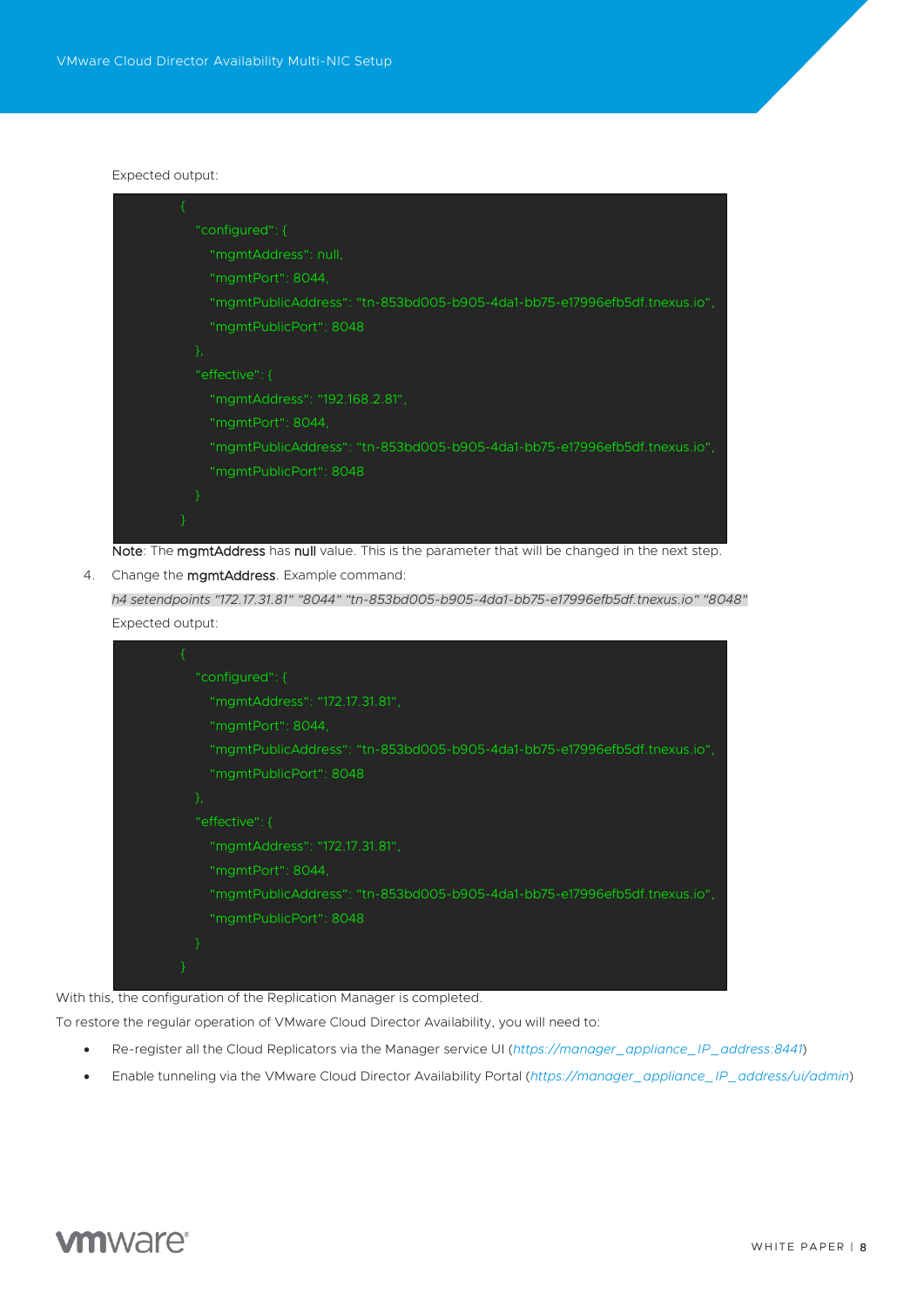# Cloud Replicator(s)

The idea behind having multiple interfaces for the Cloud Replicator is to optimize replication traffic flow. When the Cloud Replicator has more than one NIC, one of the interfaces should be able to communicate with the rest of the VMware Cloud Director Availability appliances and the other one should be in the same Layer 2 broadcast domain as the ESXi vmkernel interface. The Cloud Replicator can't use one interface to communicate with the Cloud Tunnel and another interface to communicate with the Cloud Replication Manager.

- 1. Set IP addresses to all interfaces and configure the static routes.
- 2. Log in as root through SSH to the Cloud Replicator appliance.
- 3. Authenticate as root to the Replicator service via CLI. Example command: *h4 rtrloginroot 'r00t\_Password'*
- 4. Check the current service configuration. Example command:

#### *h4 rtrendpoints*

Expected output:

| "configured": {                                                           |
|---------------------------------------------------------------------------|
| "mgmtAddress": null,                                                      |
| "mgmtPort": 8043,                                                         |
| "mgmtPublicAddress": "tn-f9abd9de-3978-4383-a951-514deaec522f.tnexus.io", |
| "mgmtPublicPort": 8048,                                                   |
| "nfcAddress": null.                                                       |
| "IwdAddress": null,                                                       |
| "IwdPort": null,                                                          |
| "IwdPublicAddress": "Iw-f9abd9de-3978-4383-a951-514deaec522f.tnexus.io",  |
| "IwdPublicPort": 8048                                                     |
| },                                                                        |
| "effective": {                                                            |
| "mgmtAddress": "172.17.33.1",                                             |
| "mgmtPort": 8043,                                                         |
| "mgmtPublicAddress": "tn-f9abd9de-3978-4383-a951-514deaec522f.tnexus.io", |
| "mgmtPublicPort": 8048,                                                   |
| "nfcAddress": null.                                                       |
| "IwdAddress": "172.17.33.1",                                              |
| "IwdPort": 44045.                                                         |
| "IwdPublicAddress": "Iw-f9abd9de-3978-4383-a951-514deaec522f.tnexus.io",  |
| "IwdPublicPort": 8048                                                     |
|                                                                           |
|                                                                           |

Note: Because the Cloud Replicator appliance is already prepared for tunneling, the mgmtPublicAddress parameter has this value tn-<<uuid>>.tnexus.io. It should NOT be changed in the next step but should be used as it is.

Two parameters require changing:

- mgmtAddress this is the IP address of the interface that will be used for communicating with the other VMware Cloud Director Availability appliances in the local site
- lwdAddress this is the IP address of the interface that will be used for communicating with the replication vmkernel interface of the ESXi host(s).

![](_page_8_Picture_14.jpeg)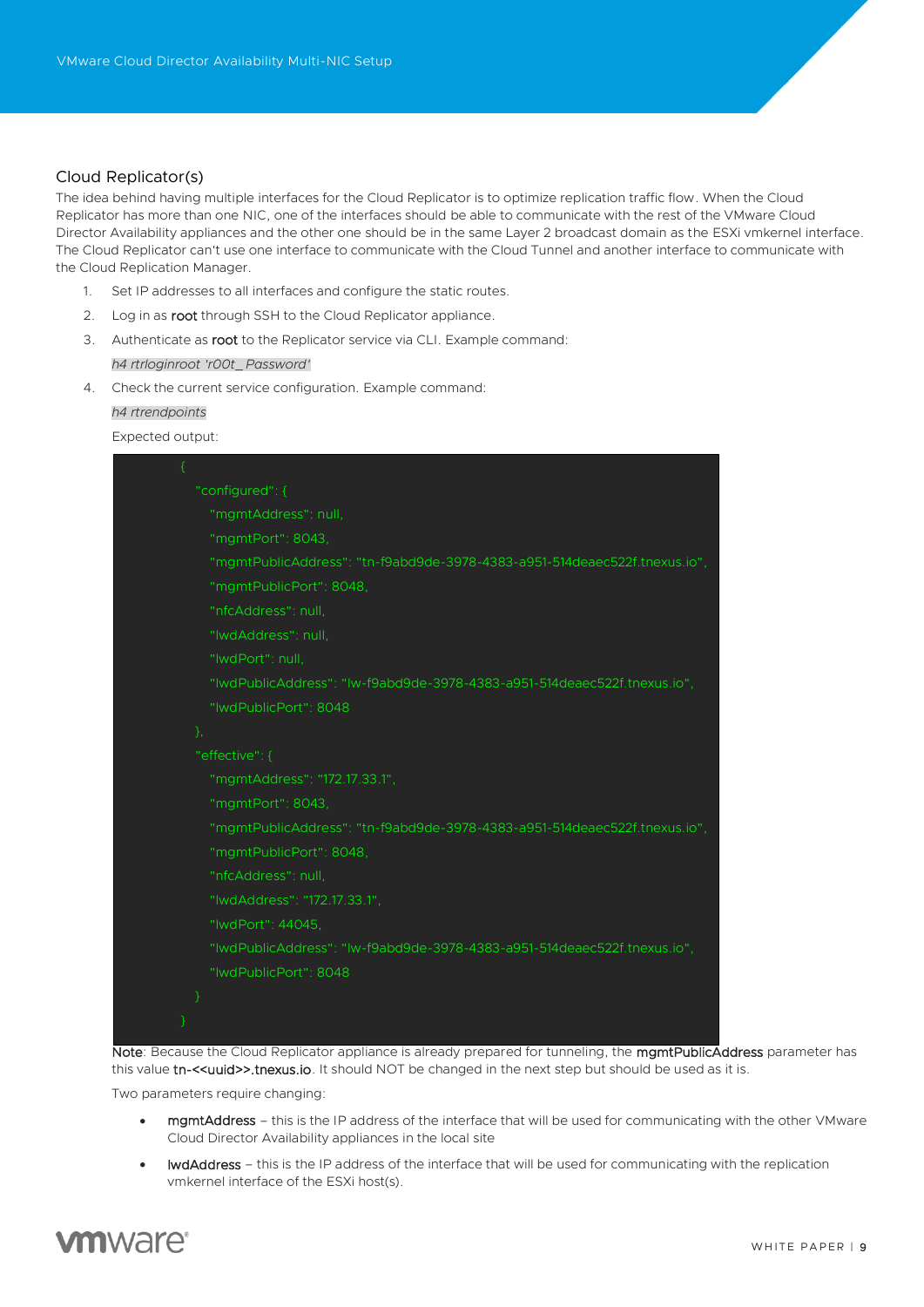5. Change the mgmtAddress and lwdAddress. Example command:

*h4 rtrsetendpoints "172.17.33.1" "8043" "tn-f9abd9de-3978-4383-a951-514deaec522f.tnexus.io" "8048" "" "192.168.3.1" "lw-f9abd9de-3978-4383-a951-514deaec522f.tnexus.io" "8048"*

Note: The parameters need to be in this exact order:

h4 rtrsetendpoints mgmtAddress mgmtPort mgmtPublicAddress mgmtPublicPort nfcAddress lwdAddress lwdPublicAddress lwdPublicPort

Expected output:

![](_page_9_Picture_6.jpeg)

Note: You might get the following output:

![](_page_9_Figure_8.jpeg)

In such cases, just check if the configuration has been updated correctly using:

#### *h4 rtrendpoints*

With this, the configuration of the Cloud Replicator is completed.

![](_page_9_Picture_12.jpeg)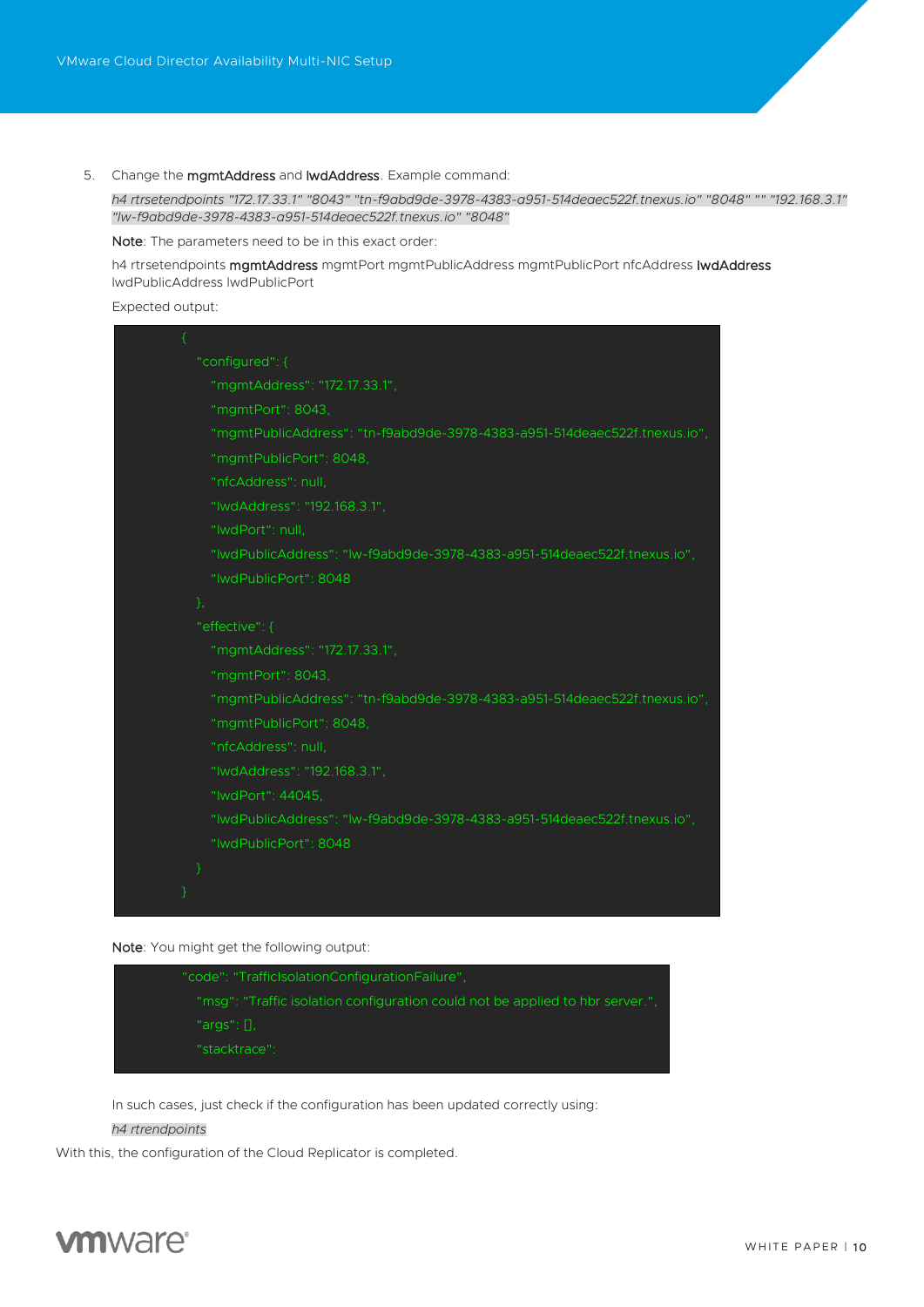When the **mgmtAddress** parameter is changed, the Cloud Replicator needs to be re-registered in the Cloud Replication Manager via the Manager service UI (*[https://manager\\_appliance\\_IP\\_address:8441](https://manager_appliance_ip_address:8441/)*).

# Upgrade

Upgrading the VMware Cloud Director Availability appliances will not affect the network interface configuration.